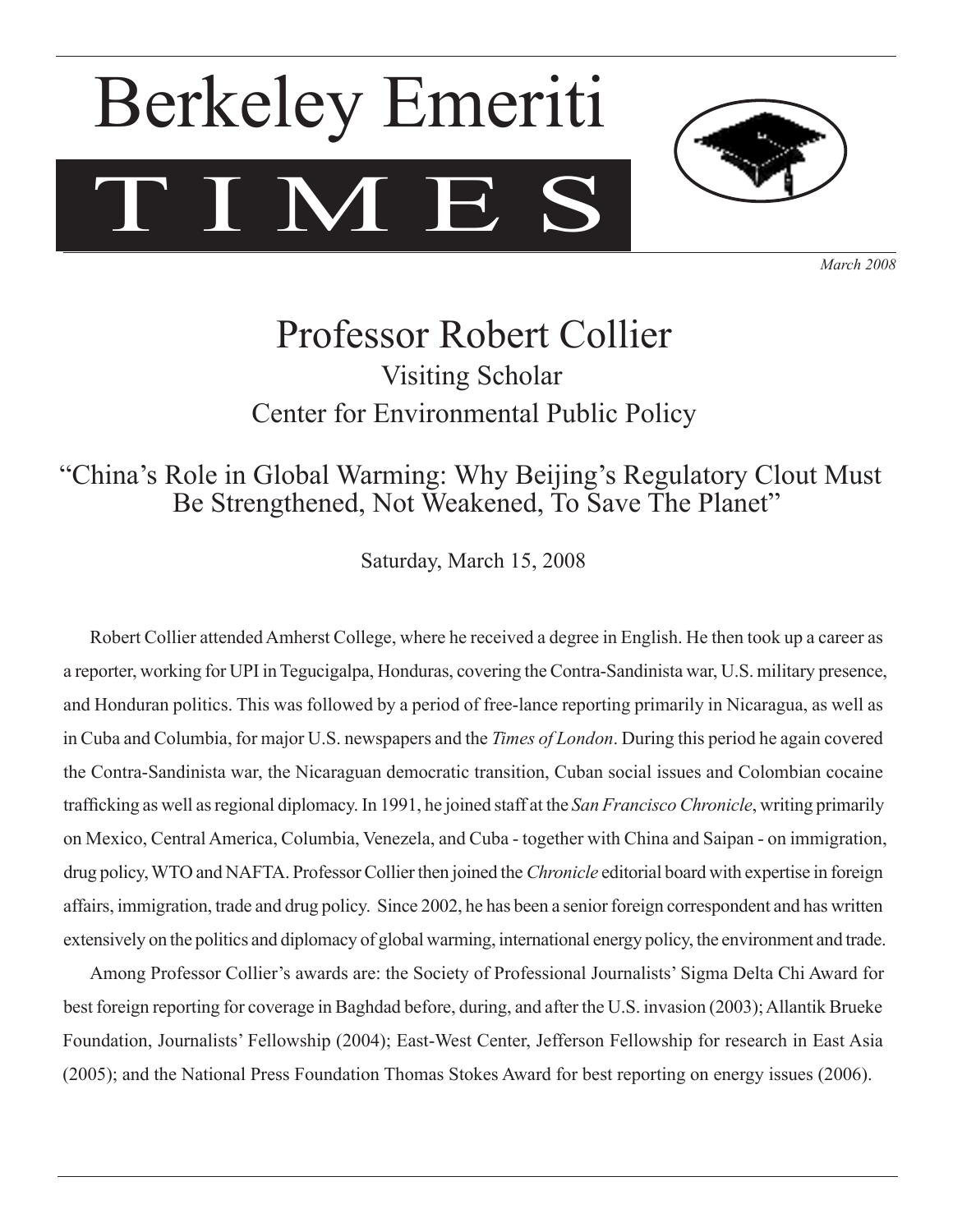#### UCB EMERITI ASSOCIATION EXECUTIVE COMMITTEE 2007-2008

President Richard Malkin

First Vice President George Goldman

Second Vice President George Leitmann

Treasurer Lawrence Grossman

> Secretary Ann Jensen

Berkeley Emeriti Times Editor Claude Babcock

> Members at Large John Helms Richard Herr Jack Kirsch John McNulty Karl Pister

CUCEA Representative Errol Mauchlan

Past UCBEA Presidents Errol Mauchlan Louise Taylor Larry Waldron

Stewards Betty Carpenter Sue Cork Mary Dee Vermeulen

Mailing Address UC Berkeley Emeriti Association 2 Boalt Hall, # 7200 Berkeley, CA 94720-7200

UCB Retirement Center Shelley Glazer, Executive Director André S. Porter, Senior Analyst

Office UCB Retirement Center 1925 Walnut Street, #1550 Berkeley, CA 94720-1550 Telephone 510/642-5461 Fax 510/643-1460 Web site thecenter.berkeley.edu



Published before each meeting of the UC Berkeley Emeriti Association: To provide closer networking for members with meeting announcements, meeting reviews, executive committee actions, pertinent campus news, and to reach out to members who cannot attend the meetings. Editor: Claude Babcock Phone: 510/848-3368 Email: cbabcock@berkeley.edu

#### **The End Justifies the Means – A Key to Presidential Greatness?**

On Saturday, January 26, 2008, Professor John Yoo of the Boalt School of Law addressed the Emeriti Association. The title of his talk was "Presidential Power in Emergencies."

Professor Yoo cited numerous cases where US presidents took actions that exceeded their constitutional authority. Examples he cited included Abraham Lincoln's suspension of habeas corpus during the Civil War, and Franklin Roosevelt's transfer of 50 destroyers to Great Britain before the U.S. entered World War II. In both of these cases the president reacted to real threats to the country's security. Thomas Jefferson was aware and troubled by the fact that there was no part of the constitution authorizing him to unilaterally purchase Louisiana, causing him to draft a constitutional amendment dealing with territorial acquisition. However, he never presented it for ratification, apparently concluding that this extraordinary opportunity was of such future benefit to the nation that his action was justified. There may be little difficulty defining the emergency in Lincoln and Roosevelt's actions, but it was not made clear who decides that an emergency exists and what will be its duration. Professor Yoo clearly minimized the role of congress in dealing with national emergencies.

Professor Yoo then discussed the rankings of American presidents by historians who usually rank Washington, Lincoln and Roosevelt as the three greatest presidents. It was not made clear what criteria determine "greatness", but professor Yoo associated this attribute with a president's willingness to exert authority that might well be unconstitutional.

In the discussion a questioner found Professor Yoo's approval, even admiration, for presidents who violate their oath to defend the constitution surprising, considering that he is a legal scholar. Do good ends justify illegal means? Not every president is great, and indulging violations of the presidential oath subjects the country to reckless actions of mediocre presidents, erodes respect for law and may also subvert the national interest. Professor Yoo conceded the risk, but was dubious of trying to design and implement a more risk-aversive system. He suggested examining the process by which we select presidents.

Professor Yoo is not a typical professor of law, but comes before the Emeriti Association with some notoriety because of his service in the Justice Department under Attorney General Gonzales, where his legal opinions supported actions that many Americans consider outrageous violations of law and justice. His influential legal advisory role in the administration was suppressed in his remarks, and his long answers permitted only limited questioning in thirty minutes, leaving unanswered the questions of many of the audience. Listening to the questions and impassioned statements of audience members crowding around him at the podium following the program, revealed their frustration and desire to confront him with their disapproval of what they perceived to be his legal enablement of measures they detest. However, civility prevailed on all sides. *Larry Waldron*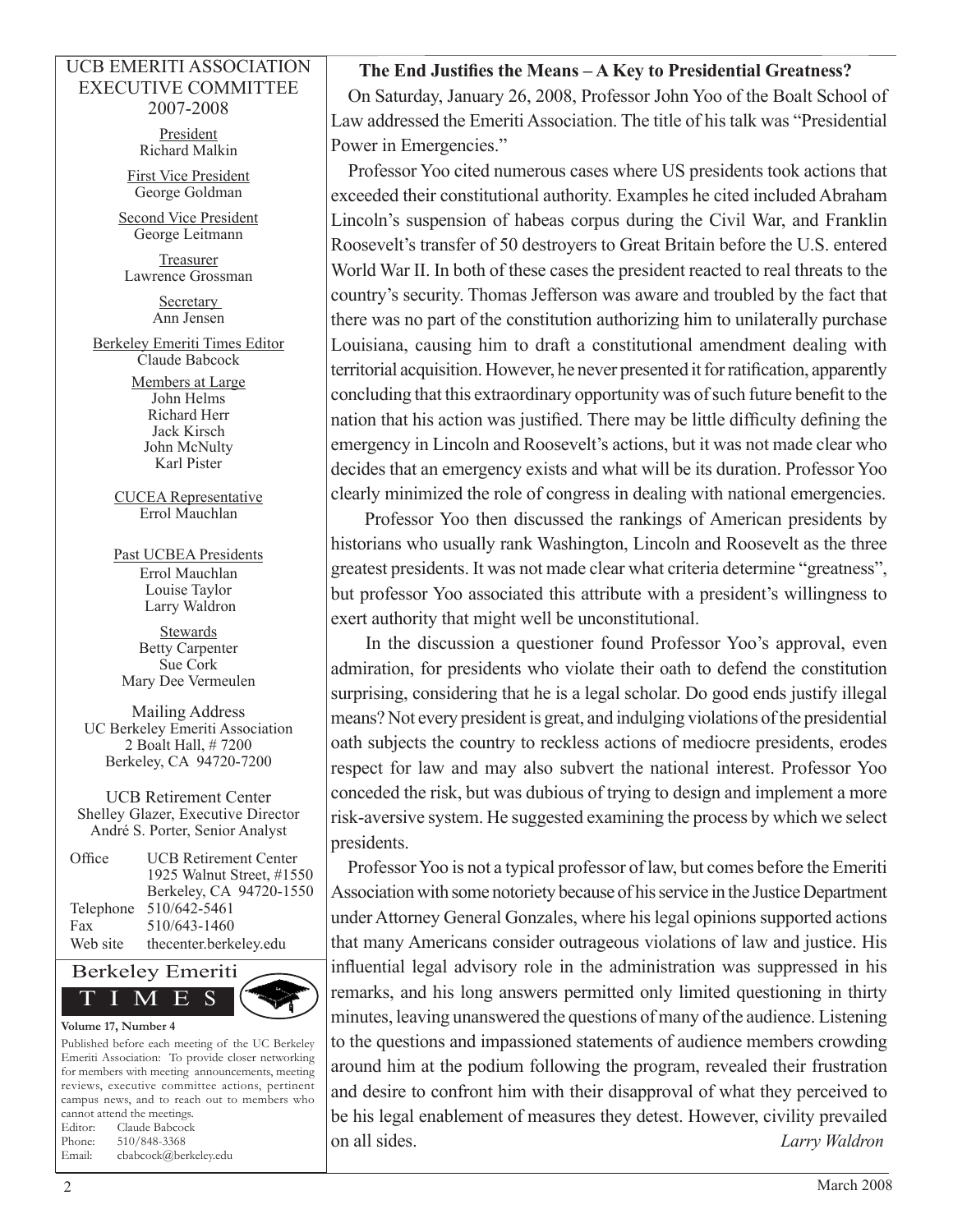#### **Campus Happenings – The Spoken Word**

Lunch Poems

|                 | Morrison Room - Doe Library $12:10 - 1$ p.m. |
|-----------------|----------------------------------------------|
| Thurs., March 6 | Diane di Prima                               |
| Thurs., April 3 | Jessica Fisher                               |
| Thurs., May 1   | <b>Student Reading</b>                       |

#### Story Hour

315 Wheeler, Maude Fife Room  $5 - 6$  p.m. Thurs. March 20 Daniel Mason Thurs. April 17 Melanie Abrams

Holloway Series – Poetry Readings 315 Wheeler, Maude Fife Room 6:30 – 8 p.m. Thurs., March 21 Linh Dinh Fri., April 24 Ariana Reines Thurs., May 1 Lytle Shaw

#### **The Spoken Word in the evening…**

A Conversation with journalist and author Michael Pollan: In Defense of Food. Wed., Mar. 5, 7–9 p.m. Wheeler Auditorium,

Annual Sather Lecture Series: Re-imagining Greek Tragedy on the U.S. Stage.

Feb. 27, Mar. 5, 12. Valley Life Sciences Bldg., Mar. 19, 60 Evans Hall, 8–9:30 p .m.

Una's Lecture: "Blackface Then and Now,*"* Greil Marcus*.* Thur., Mar. 6, 7:30 p.m. 315 Wheeler Hall.

Avenali Lecture: "The Book of Revelations," Elaine Pagels. Tues., Mar. 18, 7:30 p.m., Wheeler Auditorium.

Ernest Bloch Visiting Lecture: Whim and Rigor: Rethinking Musical Influence, Steven Mackey. Mon., Mar. 31, 8 p.m. Hertz Hall.

The Forum on the Humanities and the Public World: Leon Fleisher in Conversation.

Thur.,Apr. 3, 7 p.m. BerkeleyArt MuseumTheater, 2621 Durant, access via Sculpture Garden.

The American Presidency in the Year 2008: Looking Back at the Bush Presidency.

Thur., Apr. 10, 7:30–9:30 p.m. Dwinelle Hall, Call 510-642-4111 to reserve space, refer to EDP 023655.

#### **Nominations for your Executive Committee**

The time is approaching for our annual election of members of the Executive Committee, and a nominating committee has been set up to consider possible nominees. I have one thing in common with the President in Washington DC and that is that I will be stepping down as President of the Association on July 1st, while he will stay on only a little while longer. It is very important for the Association to continue to have active leadership that will deal with important issues that come up, and I am asking each member to consider putting some names forward of individuals, including your own if you wish, whom you believe could serve on your Executive Committee. The job is not onerous and might even be fun, and it is an opportunity to contribute to the welfare of all faculty retirees.

Please send nominations as soon as possible to me at: dickm@nature.berkeley.edu.

> *Dick Malkin President, UCBEA*

#### **UCBEAAwards**

I ampleased to announce the awardees and nominees for our three annual awards:

Dickson Emeriti Professorship – Professor **Robert Sawyer,** Department of Mechanical Engineering. Professor Sawyer' was elected to the National Academy of Engineering this month.

Berkeley Emeritus of theYear – Professor **Howard Schachman**, Department of Molecular and Cell Biology, was chosen because his "...contributions to science since his retirement are staggering."

Berkeley Panunzio Distinguished Award nominee -Professor **James Matisoff**, Department of Linguistics, who is considered one of the world's foremost authorieies on SoutheastAsian Linguistics, especially Tibeto-Burman and Tai. Professor Matisoff's name has been forwared to UCLAwhere a final decision will be made on the Panunzio award in early April.

More details on these awardees will appear in the Emeriti Times.

*Dick Malkin*